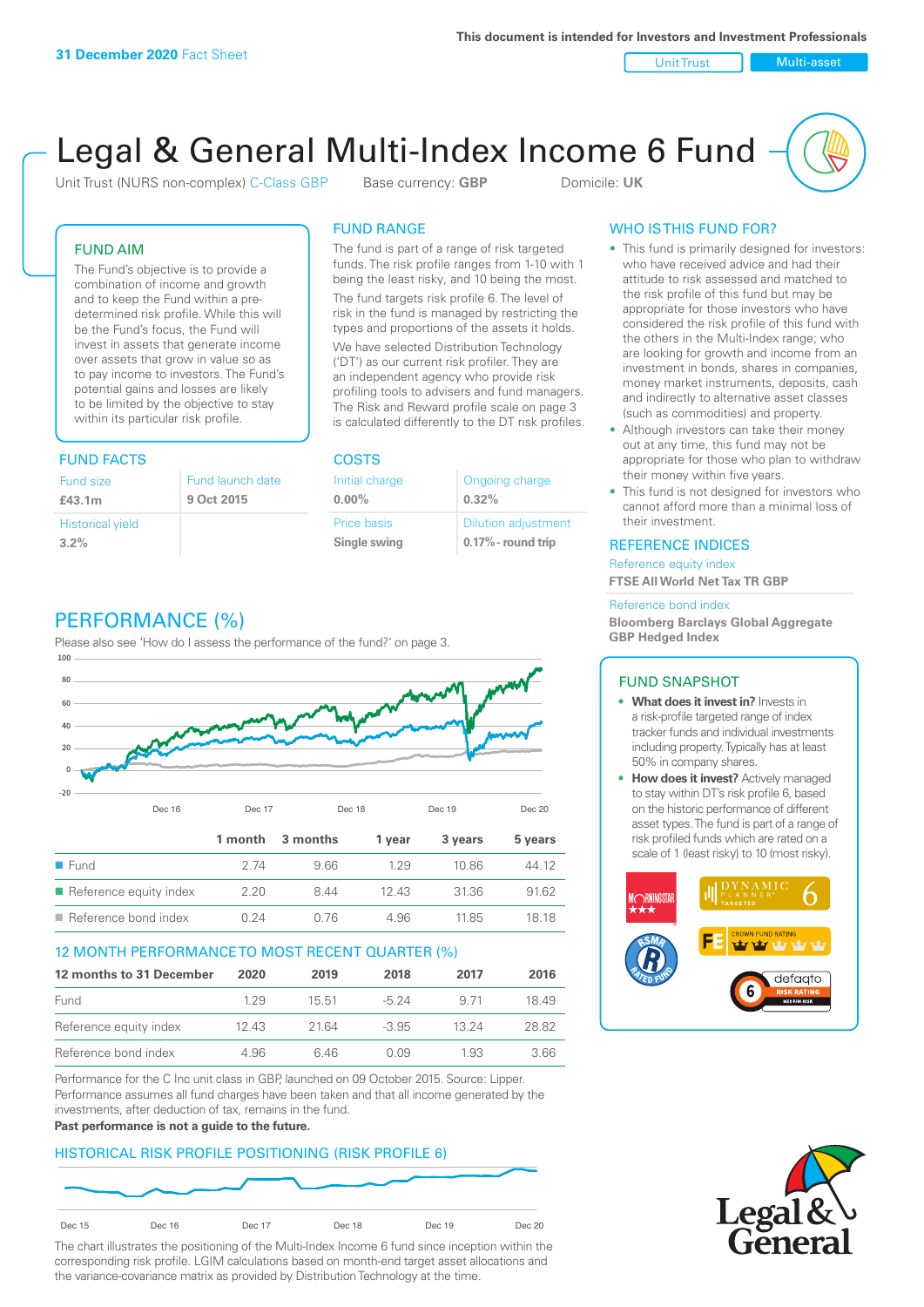### Legal & General Multi-Index Income 6 Fund

Unit Trust (NURS non-complex) C-Class GBP

### PORTFOLIO BREAKDOWN

All data source LGIM unless otherwise stated. Totals may not sum due to rounding.





### FUND MANAGERS

The fund managers have responsibility for managing the multi-index fund range. They are part of the Multi-Asset Funds (MAF) team in LGIM. This team focuses on designing and managing multi-asset funds that are tailored to match the specific objectives of various client types. The team sits within a wider Asset Allocation team which combines both depth of experience with a broad range of expertise from different fields, including fund management, investment consulting and risk management roles.

## TOP 10 HOLDINGS (%)

| UK Equities Index Trust          | 13.5 |
|----------------------------------|------|
| iShares UK Equity (dividend)     | 9.5  |
| US Equities Index Trust          | 7.5  |
| High Income Trust                | 6.5  |
| <b>EM Debt USD Index Trust</b>   | 6.0  |
| Emerging Market Index Trust      | 6.0  |
| Europe Equities Index Trust      | 5.8  |
| Pacific Equities Index Trust     | 5.5  |
| <b>EM Debt Local Index Trust</b> | 5.0  |
| UK 250 Index                     | 4.5  |
|                                  |      |